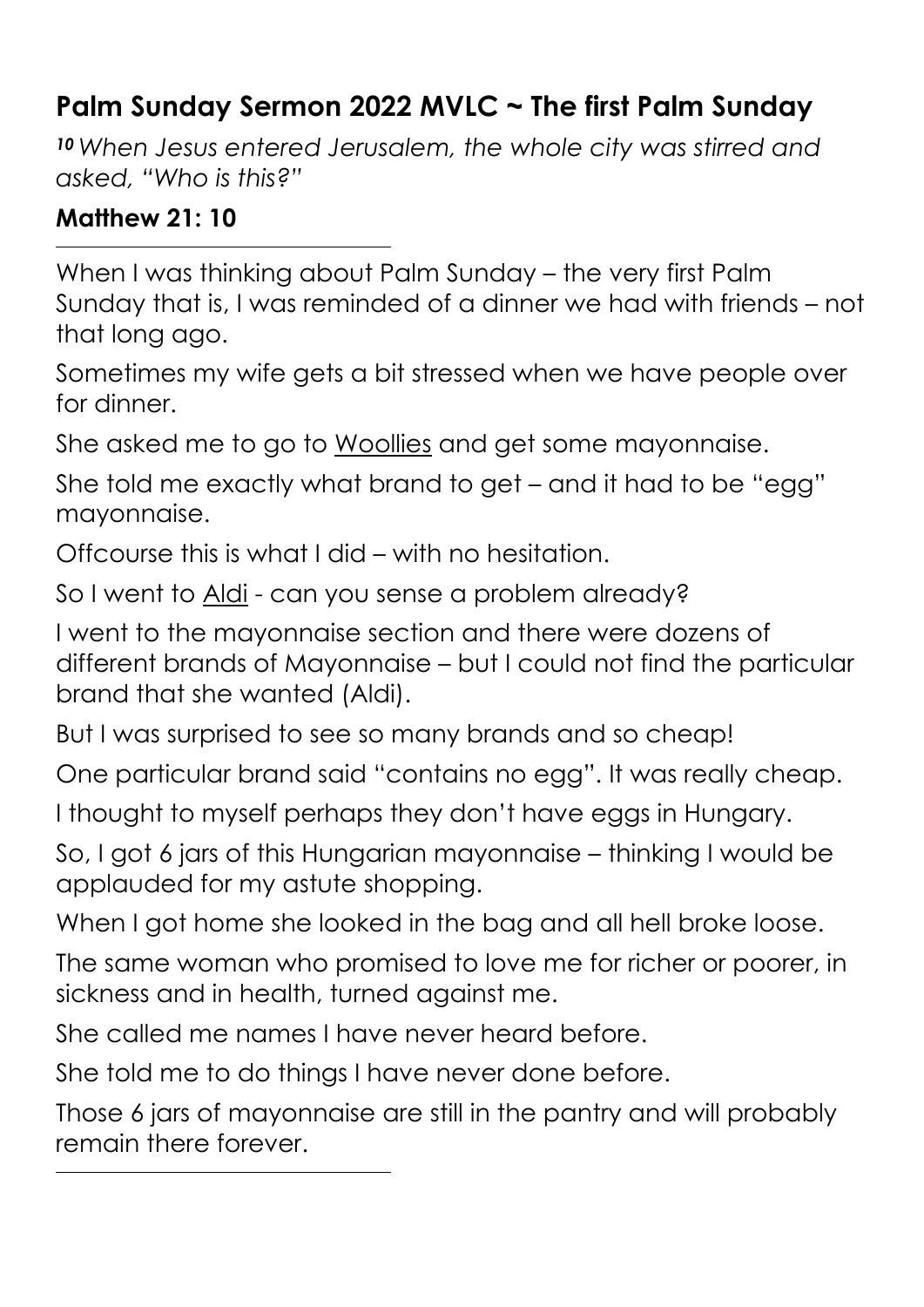So back to Palm Sunday. It wasn't the mayonnaise which made me think of Palm Sunday it was the way someone could turn against you in a moment.

You see Palm Sunday as we know is a fabrication, a good fabrication, – it's man made or rather church made.

With the benefit of hindsight the church has put all the prophecies, all the bits and pieces together, to create a celebration, of celebrations: the glorious, victorious, King of life and death riding into town.

Palm Sunday as we know it rightly prepares us for Easter.

This Sunday was not called Palm Sunday back in Jesus day – it was actually business as usual – nothing special.

Isaiah tells us what a ho-hum sort of a day it was going to be 700 years before it even happened.

"No one will believe our message?

No one will see the Lord's hand in this. (Isa 53)

It was not the fanfare we make it out to be.

If we can go back and see what the first Palm Sunday was really like according to the Gospels– we find it was nothing like the day we know and there is a deeper truth which prepares us in a deeper way to receive Jesus' death and resurrection at Easter.

This day, which we call Palm Sunday, was right in the middle of the Passover celebration.

This is the annual celebration of how God's people were saved by the blood of a lamb being sprinkled over the doors of God's people in held in Slavery in Egypt 1000's of years before.

After much misery and abuse of God sent the Angel of Death to Egypt to kill every first-born male – Egyptian and Israelite – in a bid to convince Pharaoh to release the God's people from slavery. Whoever did not listen to God's warning (or invitation) to put the lifesaving lamb's blood above their doorways was killed that night – the others who heard, believed, and obeyed God were saved, as the Angel of Death "passed over" their homes.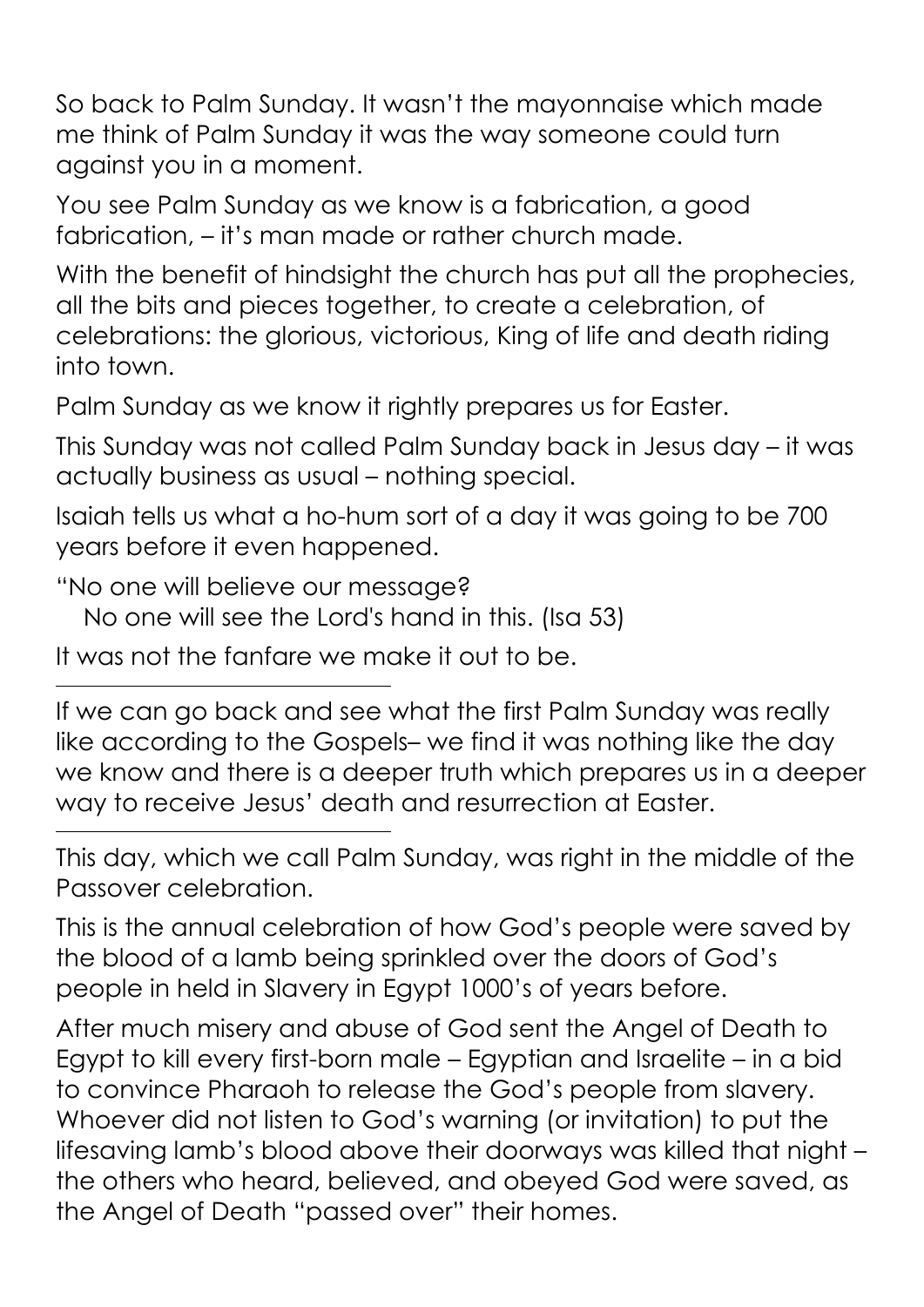Matthew 21

So, Matthew describes this Palm Sunday.

Jesus' entourage enters the Market place of Jerusalem. There are busy shops, and stalls set up inside the actual temple.

Money is exchanged, Passover treats and trinkets are on sale – general business is good.

The CPI is up on this day.

As the entourage enters and disrupts business the leaders turn, irritated, and ask: "who is this?"

In our mind everybody knows it's Jesus coming – but they didn't even know who he was.

## Mark 11

In Mark's account the entourage enters Jerusalem, has a good look around, and it's like the Corona virus has hit, nobody talks to them, everybody keeps their distance, it seems that there's nobody even there, so they simply go back home 6 km's to Bethpage.

Mark says that the next day Jesus goes back and tips over the stalls set up in the temple.

Mark's description of "Palm Sunday" is hardly a Hosannah.

Luke 19

In Luke's account the entourage enters Jerusalem and annoyed some Pharisees, perhaps having an afternoon nap. They came out and told Jesus to tell his mob to be quiet.

"Sir" (they didn't know who he was) "Sir" they said, can you shut this mob up.

Luke also says Jesus stopped on the way and cried.

Luke says the business leaders planned to kill him – just because he stirred things up.

There are no Hosannahs in Luke.

John 12

John's account is interesting. He says a few Greeks questioned Jesus.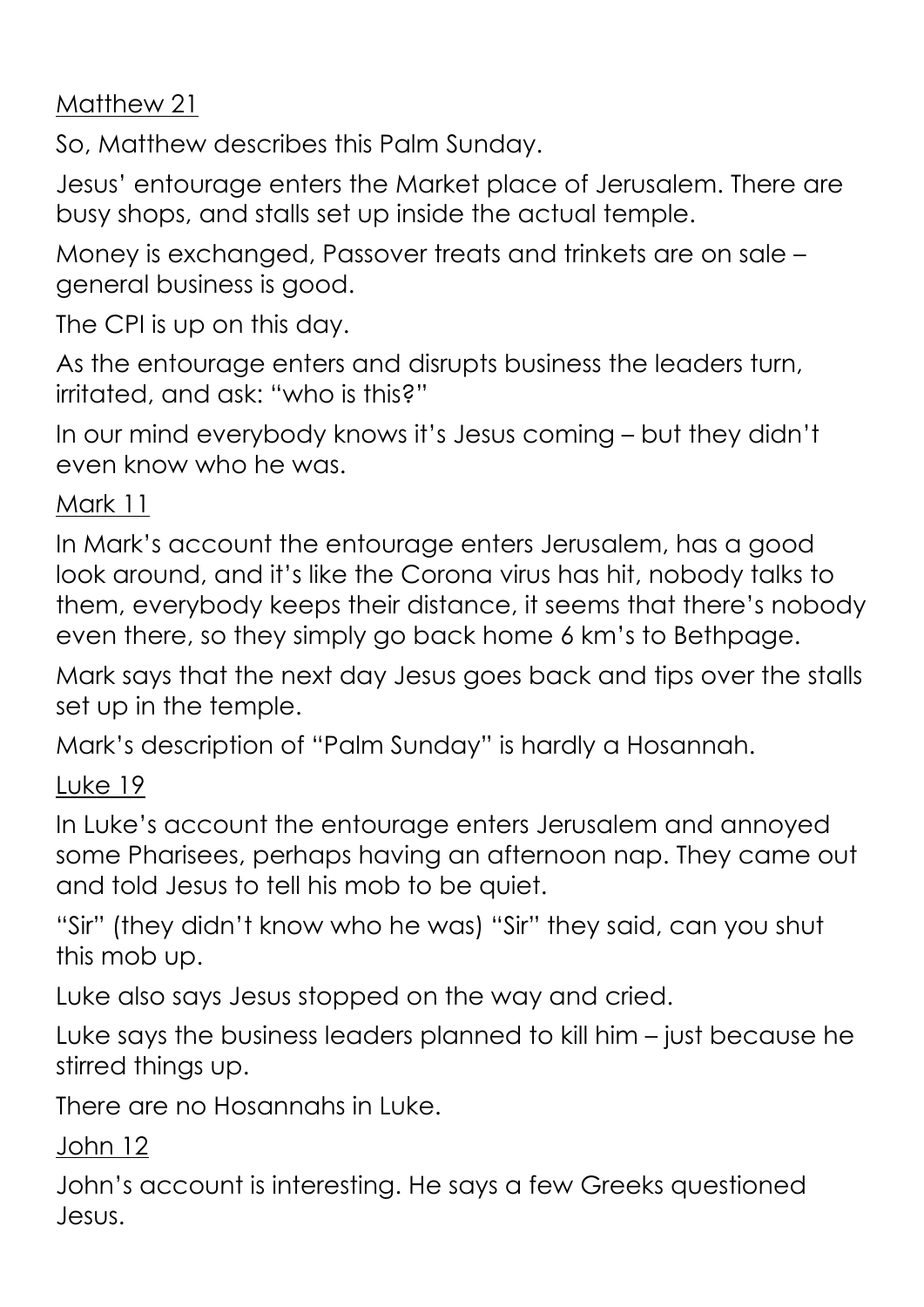"You say you're going to die – we thought the messiah would live forever – can you explain that?"

The only Palm Sunday praises were from a handful of misguided people who were excited that Jesus was going to be an earthly king.

These people were outsiders. They had just seen Jesus feed 5000 people, and heal blind people, and take little children into his arms and declare that they believe in him, and most importantly, they had just seen Jesus raise Lazarus from death – yes Jesus is going to be their King on earth for sure.

So, there were Hosannas from these few people, up on the mount of Olives, but no one else and no-where else.

You see we celebrate Palm Sunday because we know what Jesus came and did.

We know that through Jesus suffering, and death, and resurrection we have – life – eternal life.

So, we celebrate with Joy and sing the old prophecies – Daughter of Zion

*Zion's daughter, O rejoice! Shout aloud, Jerusalem! Lo, thy King doth come to thee, (I think that means, Our king has come to us)* 

*Hail, hosanna, David's Son, Be Thou welcome, gentle King! (I think that means, We welcome you King of Peace.)* 

That first Palm Sunday was nothing like we know it. It wasn't acceptance and celebration – rather it was betrayal and rejection – but strangely here in lies the gospel – the good news.

Did you know that the day after that first Palm Sunday there were far, far, more people shouting 'Crucify him, Crucify him' than those who shouted, 'Hosanna - praise and honour'?

The people violently turned on Jesus (hence the mayonnaise analogy).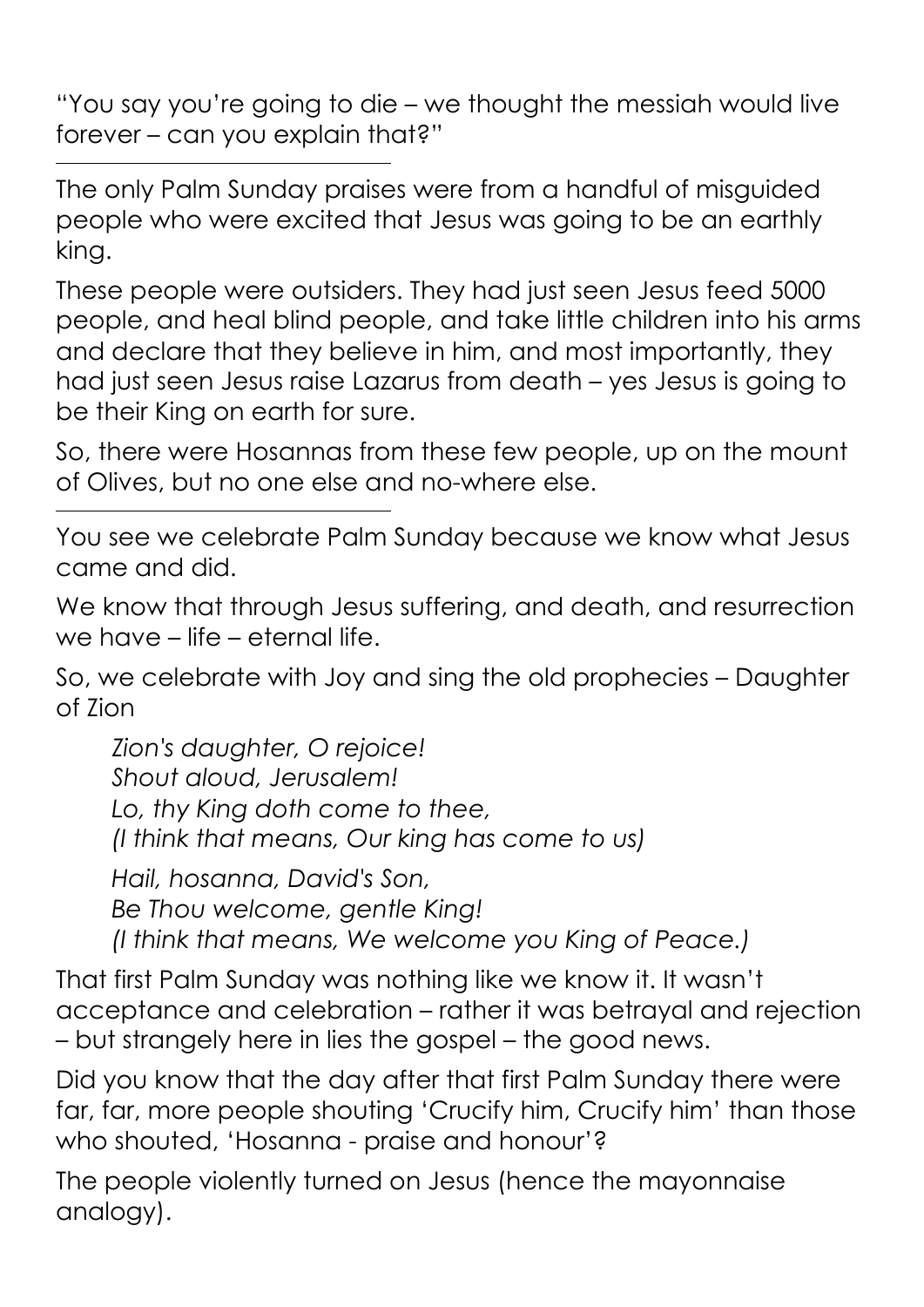He was not what they expected him to be.

And this is the context for Jesus dying for us: when the crowds were shouting crucifying him; when the crowds were given a choice to release the murderer Barabbas or Jesus, and chose Barabbas; when Jesus' disciple betrayed Him with a kiss and got him arrested.

It's little wonder that when we repeat Jesus words at Holy Communion we begin with a stark reminder of this time of hatred:

"On the night when he was betrayed……"

## **It was "on the night" Jesus was hated and betrayed that he died for you and me.… this is Gospel – this is love and grace.**

So many people think they have to get their act together before they can accept Jesus – I hear it every day.

Forget it – he has already chosen you – He accepts you as you are.

At the time of the first Palm Sunday when all this began – he died for a fickle, murderous, mob – who killed him.

Why would you? This is grace – underserved love.

*For God so loved the world he gave his one and only son that whoever believes in him will not die but have eternal life.* 

"Get your act together" – know that he died for you as you are.

He accepts you the way you are.

His wish is to take you as you are and bring you into his kingdom as his forgiven son or daughter.

"On the night he was betrayed" he took **bread and wine** and said this is my body and blood given for you, do this – not that – or that

Eat and drink his body and blood and be untied with the first Easter for your salvation.

Jesus gave his life,

*he was pierced for our transgressions,* 

 *he was crushed for our iniquities;* 

*the punishment that brought us peace was on him, and by his wounds we are healed. Isa 53;5*